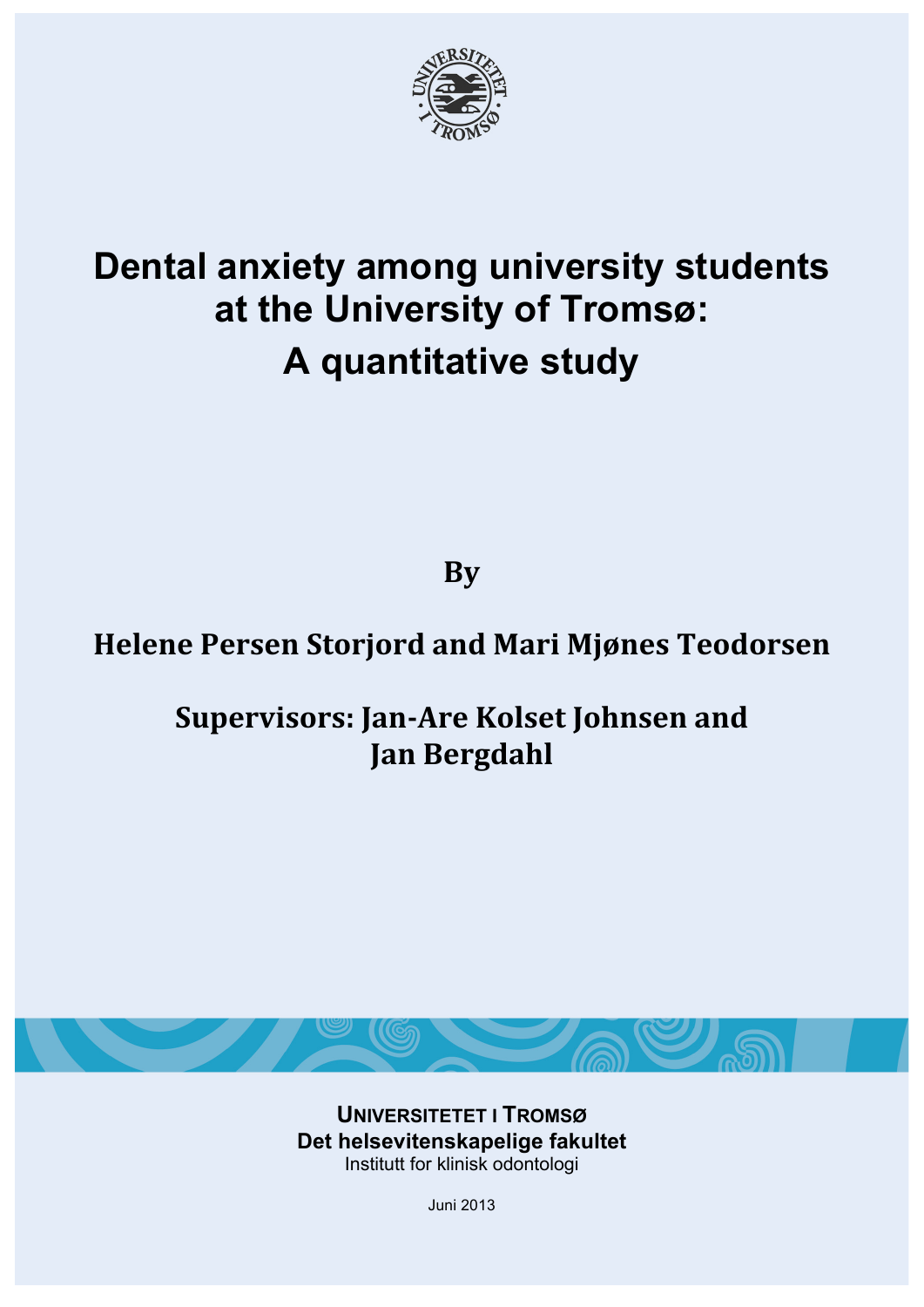# **Index list**

| 2  |
|----|
| 3  |
| 5  |
| 5  |
| 6  |
| 6  |
| 7  |
| 7  |
| 8  |
| 8  |
| 9  |
| 10 |
| 10 |
| 11 |
| 12 |
| 16 |
| 17 |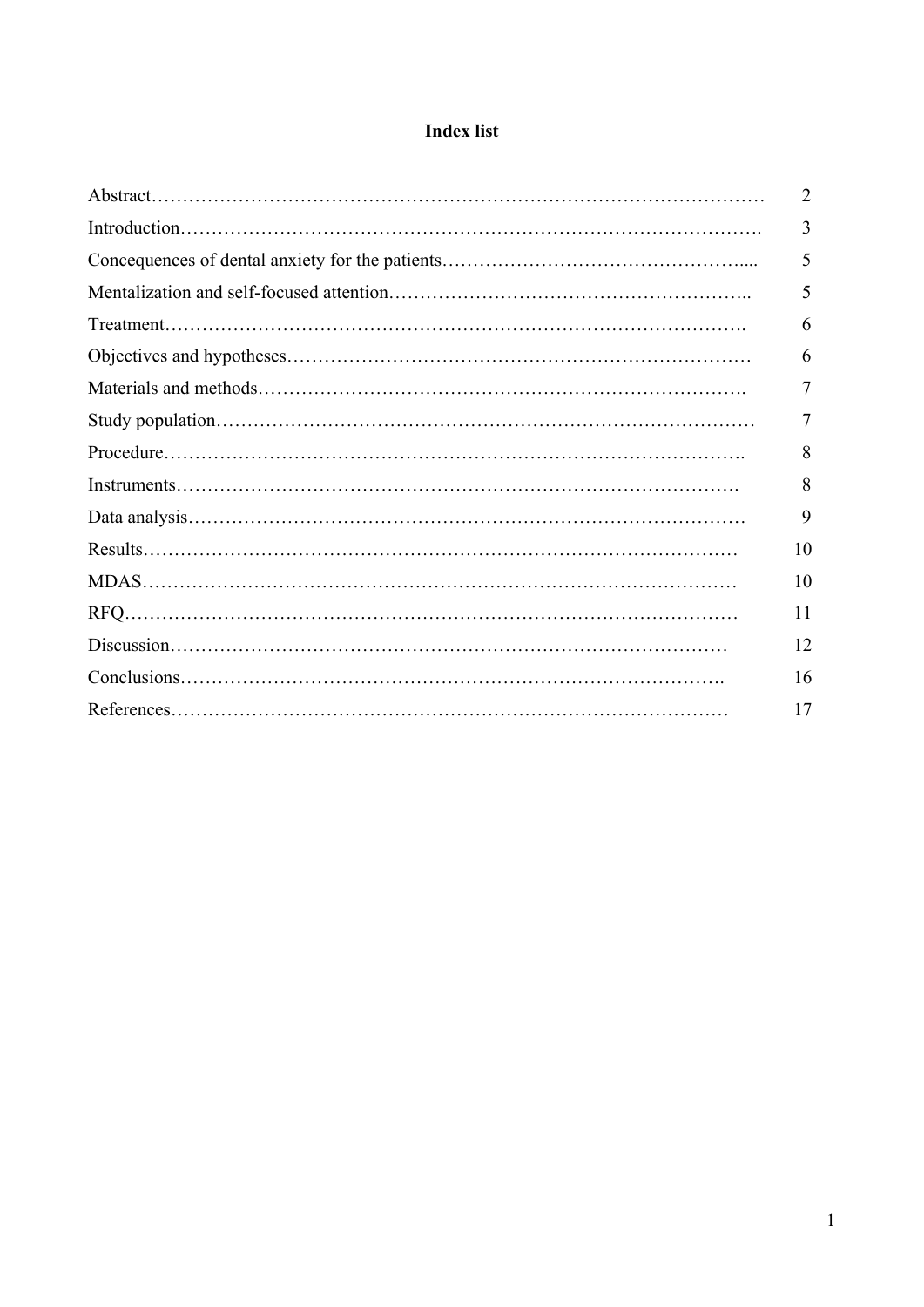## Abstract

Objective: To investigate differences in dental anxiety levels between dental-, psychologyand biology students at the University of Tromsø, and to investigate the relationship between dental anxiety and self-focused attention.

Materials and methods: A total number of 510 students at the University of Tromsø, including students from the dental-, psychology- and biology study received a questionnaire consisting of Modified Dental Anxiety Scale (MDAS), Reflective Functioning Questionnaire (RFQ) and additional questions about study year, age, gender and last visit to the dentist/hygienist. One hundred and ninety-three (193) students responded to the questionnaire. Independent Sample T-tests and One-way ANOVA was used to investigate differences between student groups.

Results: The respondents consisted of 72 % females and 23 % males, and had a mean age of 24 years. The dental students showed a significantly lower degree of dental anxiety than both the psychology ( $p < .05$ ) and biology students ( $p < .01$ ). No significant difference in dental anxiety was found between psychology- and biology students. When looking specifically at dental students, a significant difference in dental anxiety level was found between students in the two last years of study and students in the two first years ( $p < .05$ ). No relationship was found between dental anxiety and self-focused attention.

Conclusions: This study demonstrated that dental students have a lower degree of dental anxiety compared to psychology- and biology students. Senior dental students also have less dental anxiety than junior dental students. This indicates that the dentistry programme structure may influence dental anxiety levels.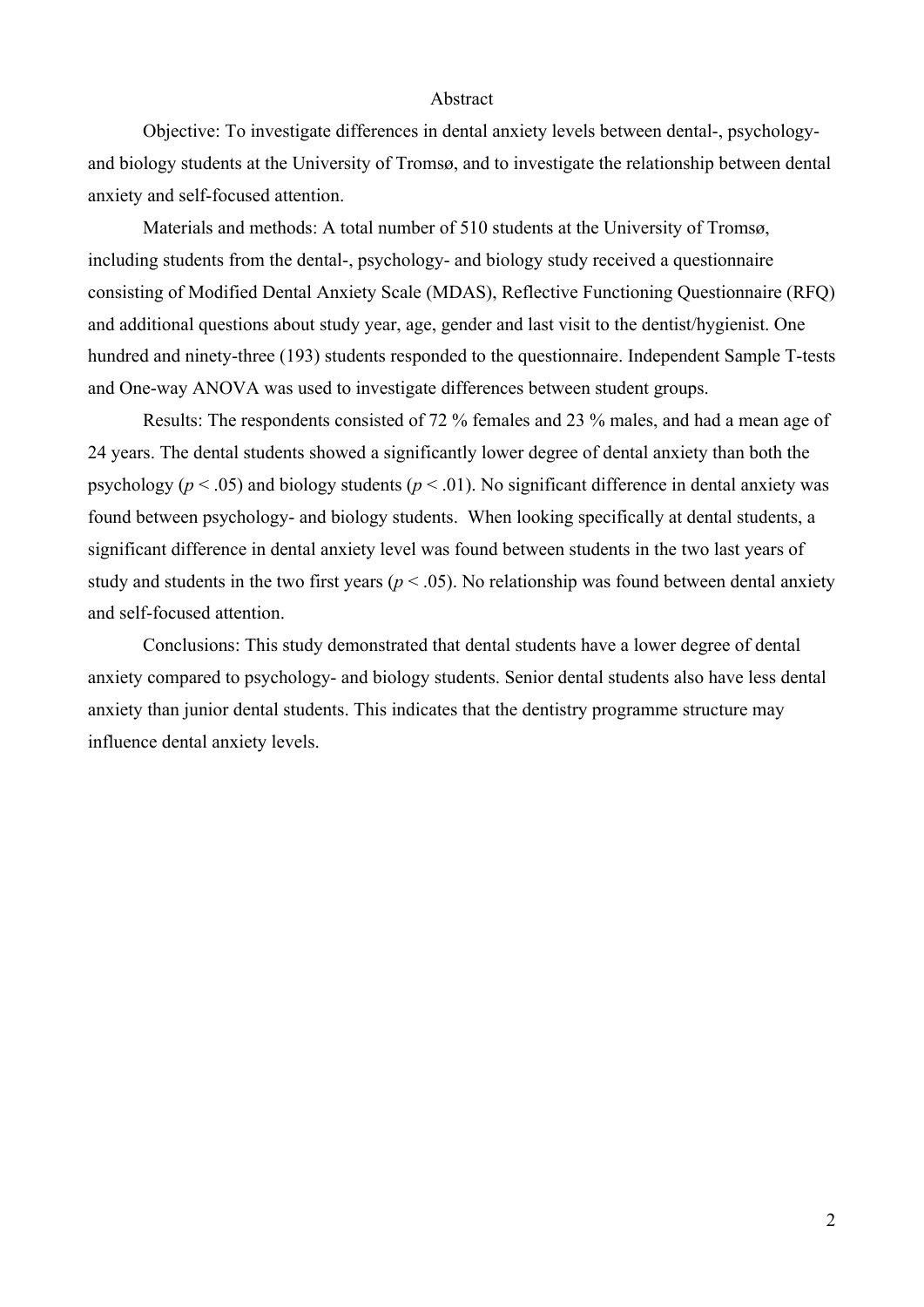# Introduction

Fear of the dentist is a common problem experienced in dental practice. It can cause treatment difficulties for the practitioner as well as for the patient. The degree of fear can vary between patients. Some experience only slight discomfort, while others experience extreme fear. Obviously not all frightening experiences are severe enough to be classified as pathological. A certain degree of discomfort is normal when pending an unknown and potentially unpleasant situation. This can be viewed as a reflection of the gradual transition between "normal" fear and pathological fear/anxiety. Fear and anxiety are highly related and are often used interchangeably in the literature. A distinction between "normal" dental fear and pathologic dental anxiety must therefore be made. "Normal" fear is a physiological, behavioral and emotional response to a feared object or situation (Armfield, Spencer, & Stewart, 2006). Pathological anxiety is characterized by the loss of the original signaling function of the anxious response – it can be triggered by objectively harmless situations, it is considered too strong and persistent in relation to the dangerous stimulus, or it is related to an unreasonable future threat (Malt, Rettersdøl, & Dahl, 2006).

Pathological fear of the dentist is known by the medical term odontophobia. Diagnostic and Statistical Manual of Mental Disorders (DSM-IV) classifies odontophobia as an anxiety disorder, and subdivides it into the group of specific phobias (300.29) (American Psychological Association, 2000).

The DSM-IV symptoms for a specific phobia include:

- ! Marked, persistent, and excessive or irrational fear triggered by encountering or anticipating a specific object or situation;
- ! The fear or anxiety almost always occurs immediately (upon encountering or anticipating the object or situation), and may involve a panic attack;
- ! The phobic person understands that the fear is irrational or excessive (this may not be true with children);
- ! The person either endures the situation with significant anxiety or goes out of the way to avoid it:
- ! The anxiety, fear, or avoidant behavior directly related to the phobia significantly disrupts the person's life, or having the phobia causes a lot of distress; and
- ! The symptoms must occur for at least 6 months if the person is less than 18 years old.

A specific phobia is not diagnosed if the symptoms are better explained by another psychiatric disorder, such as social phobia, PTSD, OCD, separation anxiety disorder, panic disorder, or agoraphobia

The primary function of fear and anxiety is to help us avoid life-threatening situations. The response can be divided into three main components: 1) A subjective experience of danger, 2) activation of a psychophysiological response to the threatening stimulus, and 3) a behavioral pattern to cope with, or to avoid the dangerous situation.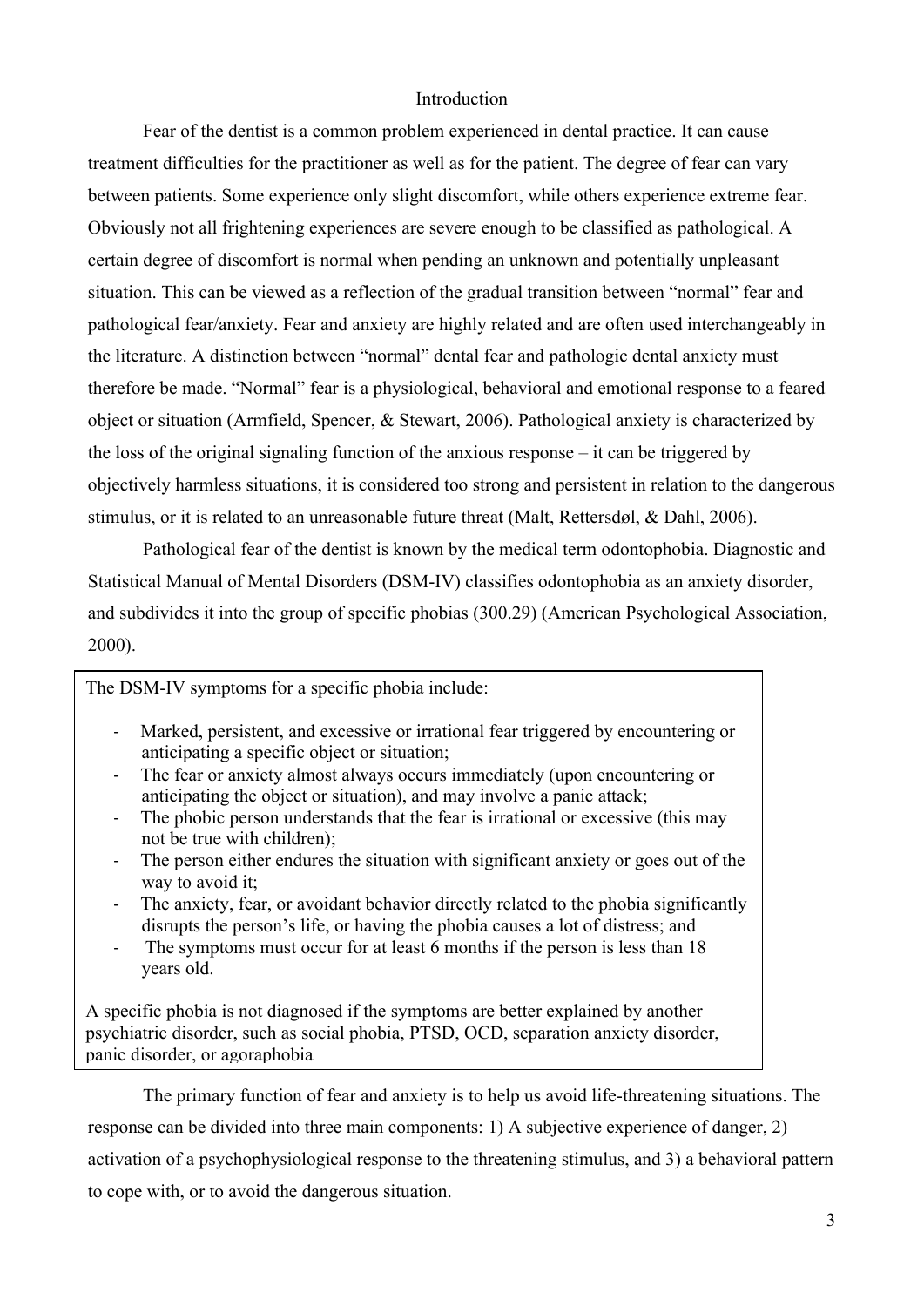The psychophysiological response is also known as the "fight or flight" response. This is an uncontrollable congenital physiological process. The activation of this response is usually short and intense in "normal" fear, and prolonged with variable intensity in patients with pathological anxiety (Malt et al., 2006). A "fight or flight" response will influence the sympathetic nervous system and lead to increased cardiovascular activity and stimulate the excretion of the excitatory neurotransmitters adrenaline/epinephrine and norepinephrine. The discomfort caused by the physiological processes often lead to a behavioral pattern with avoidance of situations stimulating this response. The avoidance of frightening situations can lead to a secondary vicious cycle reinforcing the anxiety.

A number of theories have been proposed in order to explain why individuals develop dental anxiety. The theory of classic conditioning explains acquired fear as a result of previous negative or traumatic experiences. Consequently, negative experiences during dental treatment are possible factors promoting dental anxiety. Research supports this theory as Locker, Shapiro, and Liddel (1996) have found that dental anxiety was specially related to invasive or painful treatment. However, many common dental treatment procedures cause some amount of pain, but not all patients who experience pain will develop dental anxiety. This implies that the relationship between pain and anxiety is more complex. Armfield (2010) focuses on cognitions rather than experiences as a vulnerability factor in developing dental fear. Therefore, the perception of an object or situation as disgusting, dangerous, unpredictable and uncontrollable is essential. A multifactorial etiology that combined cognition and conditioning experiences was found by Abrahamsson and colleagues (Abrahamsson, Berggren, Hallberg, & Carlsson, 2002), as the onset of dental anxiety was commonly related to both individual vulnerability and to traumatic dental care experiences.

The prevalence of persons with high levels of dental anxiety in the literature varies. This is mainly due to use of different methods assessing dental fear/anxiety. However, in most studies values below 10% are reported, and a general estimate is about 4-5 % (Hakeberg, Hallonsten, Hägglin, & Skaret, 2003). Previous studies have shown differences in levels of dental anxiety when investigating sociodemographic variables. A study by Enkling, Marwinski, and Jöhren (2006) on a German sample has shown that younger people are more afraid of dental treatment than older ones and women were found to be more anxious than men.

A number of studies have reported findings of psychiatric comorbidity. Depression and other groups of anxiety disorders are the most prevalent comorbid psychiatric disorders. Patients with high dental anxiety are found to be more likely than the non-anxious to have a diagnosis of conduct disorder, agoraphobia, social phobia and simple phobia (Locker, Poulton, & Thomson, 2001). Also, Pohjola and colleagues found a statistical significant association between depression, anxiety disorders and dental fear (Pohjola, Mattila, Joukamaa, & Lahti, 2011).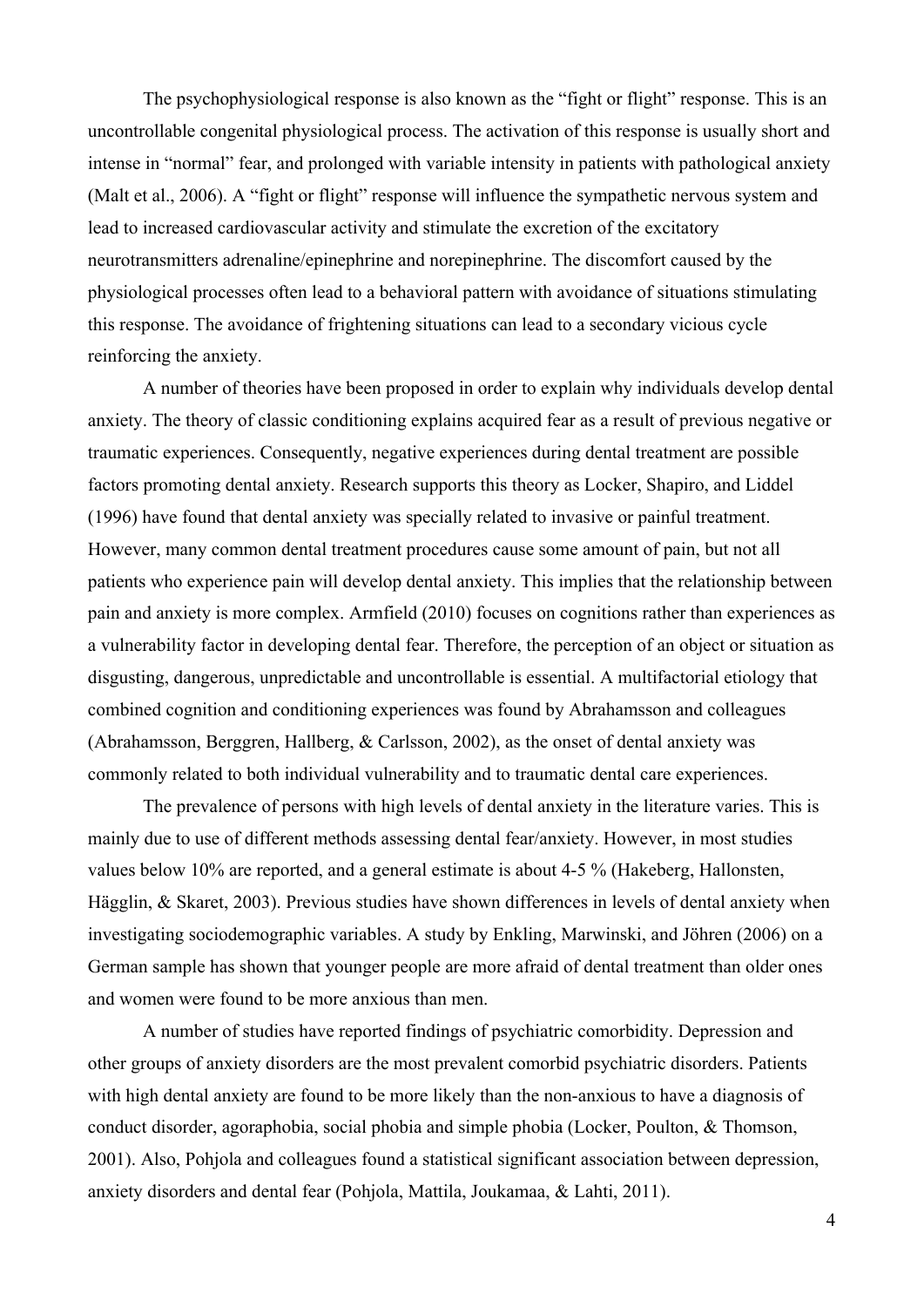#### Consequences of dental anxiety for the patients

Several negative consequences accompany the avoidant behavioral pattern seen in patients with dental anxiety. Some fearful patients may completely avoid seeking dental healthcare. Others will neglect their own teeth, as well as oral hygiene (Kvale, Klingberg, Moore, & Tuutti, 2003). Hence, secondary impaired dental status often accompanies dental anxiety. Accordingly, Armfield, Slade, and Spencer (2009) found that high dental fear was associated with an increased number of decayed and missed teeth. Identifying patients with dental anxiety with the purpose of reducing dental anxiety levels is important in order to improve overall oral health. Impaired oral health can affect the quality of life, and evidence suggests that patients with dental anxiety suffer considerably from impaired quality of life (Mehrstedt, John, Tönnies, & Micheelis, 2007).

The impaired dental status is a great source of shame among patients with dental anxiety. Embarrassment associated with smiling, talking and eating can affect interpersonal interaction, and deterioration of social life can be a consequence (Moore, Brødsgaard, & Rosenberg, 2004). Development of social anxiety due to impaired dental status and embarrassment related to the appearance of one's teeth is not uncommon (Moore & Brødsgaard, 1995). This is an implication of the compound nature of the problem, which includes social and psychological, as well as medical/dental aspects.

Children of patients with dental anxiety may also suffer. Trivial tasks as attendance with children at the dental clinic can represent a big challenge for anxious parents (Kvale et al., 2003). The whole setting can provoke discomfort and unpleasant emotions triggering the avoidant behavioral pattern, despite knowing the fact that they are not receiving any dental treatment themselves. Some parents may transfer their own anxiety onto their children.

#### Mentalization and self-focused attention

Mentalization refers to the ability to understand own and others' thoughts and feelings and the capacity to understand others' behaviors as expressions of various mental states. It is developed through close attachment between a child and its caregivers. Mentalization is mainly an automatic and unconscious process, which can make individuals resistant against stressful experiences. It can be argued that good mentalization capacity is a protecting factor against mental disorders, while dysfunctional mentalizing creates vulnerability for psychopathology (Blakstad, Eide, & Johnsen, 2008).

Self-focused attention can prevent the process of mentalizing others' thoughts, feelings and behaviors. The concept has been defined by Ingram (1990, p.156) as "an awareness of self-referent, internally generated information that stands in contrast to an awareness of externally generated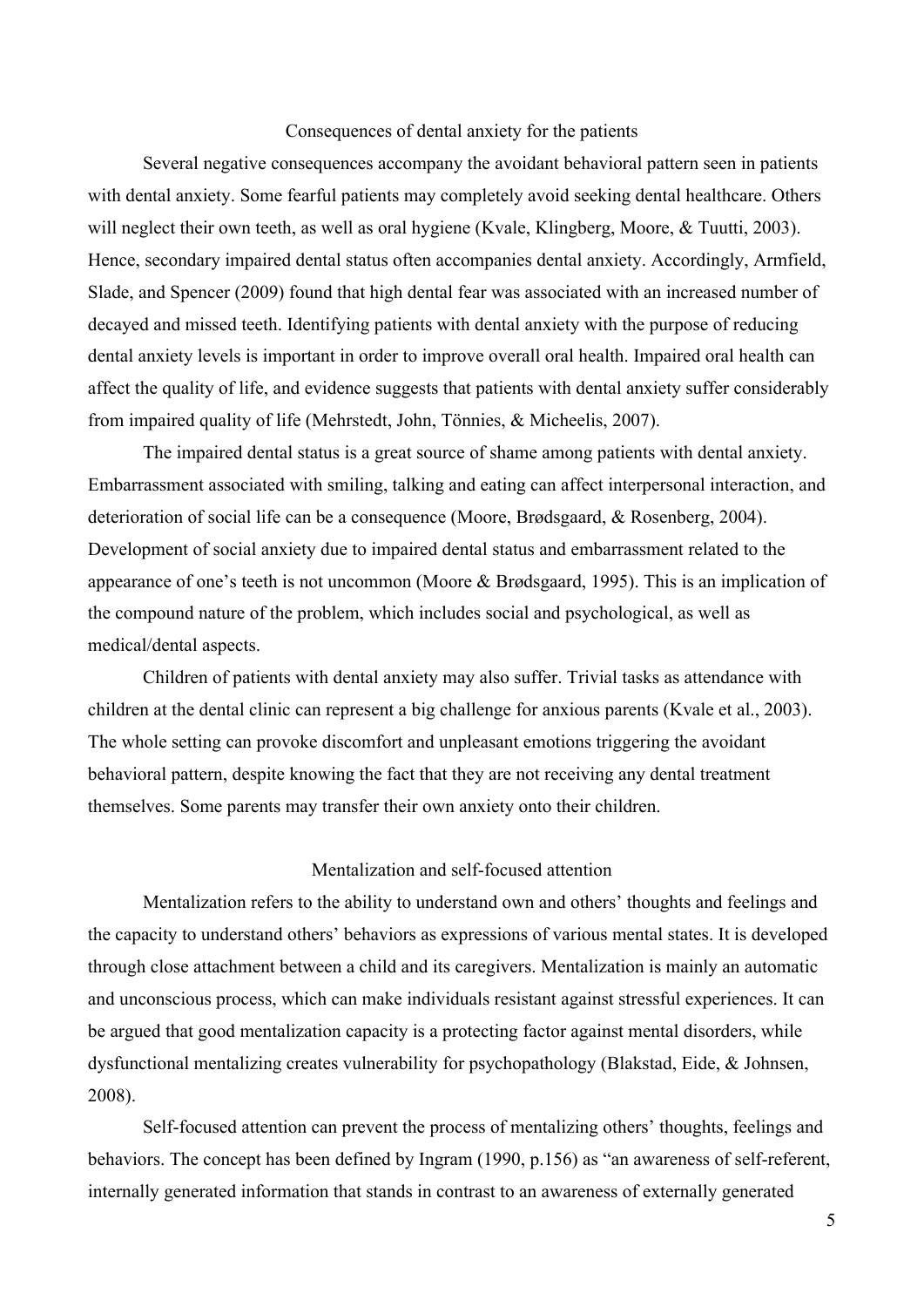information derived through sensory receptors". Ingram (1990) also proposed a model of selffocused attention which describes self-focused attention in psychopathology as "self-absorption". The term "self-absorption" refers to a dysfunctional quality of maladaptive self-focused attention.

A number of studies have shown a link between self-focused attention and a variety of psychological disorders. Self-focused attention has previously been proved to play a role in maintaining social anxiety (Spurr & Stopa, 2002), while Ingram (1990) has suggested that selffocused attention is a non-specific process in psychopatology. However, little research has been done on the subject self-focused attention related to dental anxiety, which this study will investigate.

#### Treatment

Several different therapies are available for treating dental anxiety. Most commonly used are psychological behavioral techniques and pharmacological agents as benzodiazepines and nitrous oxide (Raadal, Kvale, & Skaret, 2003). Conscious sedation with pharmacological agents is eligible when psychological approaches alone are not sufficient to perform the desired treatment (Løkken & Hanem, 2003). It can be considered as a valuable adjunct that can affect odontophobic patients to be more susceptible towards a psychological approach and can reinforce the effect of behavioral therapy (Løkken & Kvakestad, 2002).

A number of psychological treatment methods can be used in treating patients with dental anxiety. Research has shown successful outcome of a variety of psychological approaches relieving dental fear (Berggren, 2001). Cognitively or behaviorally oriented psychotherapeutic interventions are most commonly used. Cognitive therapy aims to modify maladaptive thinking through alteration and restructuring of the content of negative cognitions, and to enhance control over these thoughts (Kvale, Berggren & Milgrom, 2004). Behavioral therapy aims to modify symptoms in patients' behavior that interfere with their adaptive functioning. Behavioral therapy often includes components of systematic desensitization (Kvale et al., 2004). Systematic desensitization uses relaxation to counteract and weaken the fear response during gradual exposure. The patient is gradually exposed to a hierarchy of fearful situations, starting with the least threatening situations and progressing to successively more frightening situations. The general success rate for this approach is reported as  $70 - 80$  % (Berggren, 2001).

## Objectives and hypotheses

The aim of our study was to reveal any differences in self-reported levels of dental anxiety between dental-, psychology- and biology students at the University of Tromsø. In addition we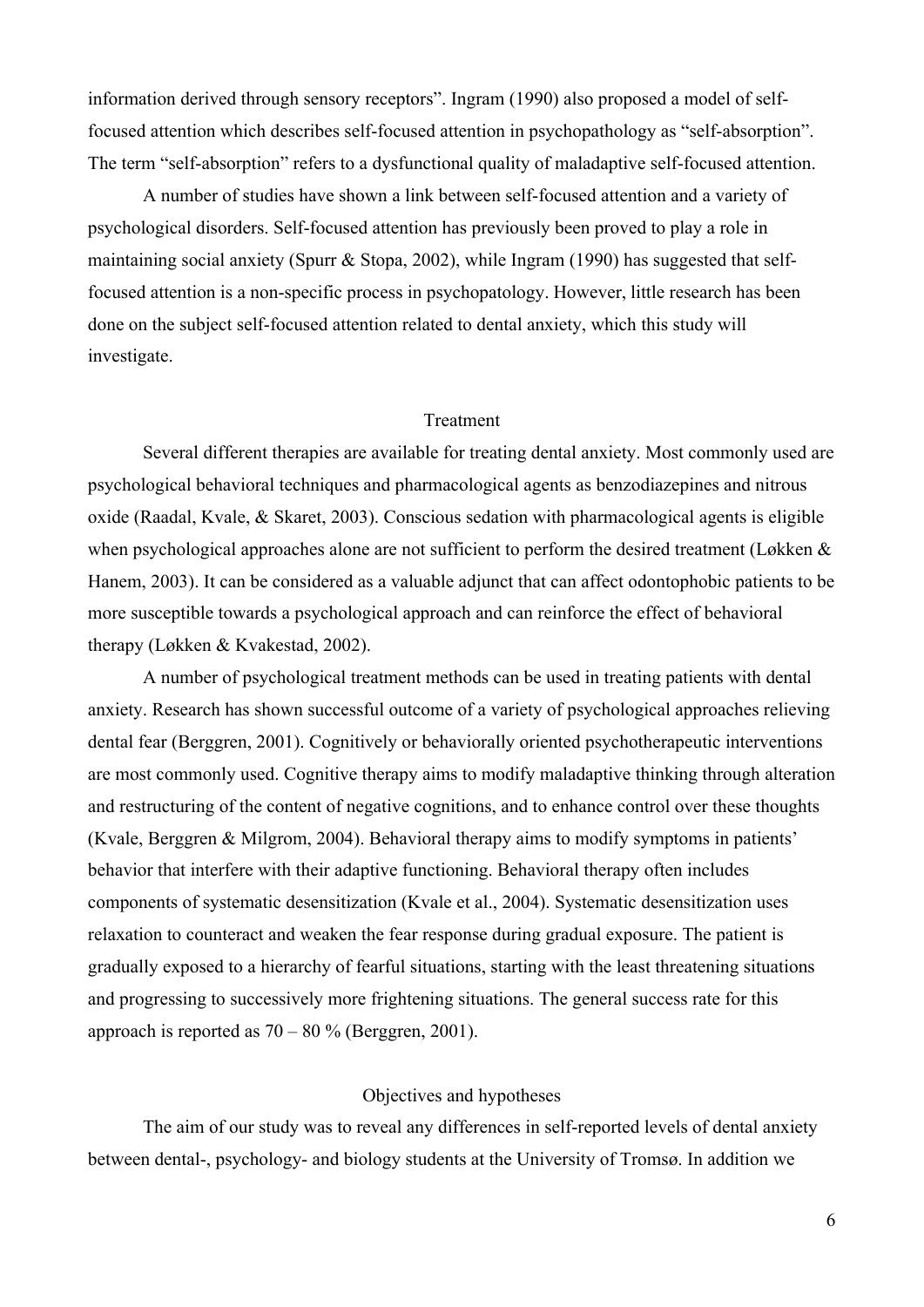wanted to investigate the relationship between dental anxiety and self-focused attention in these student groups.

Dental students are a student group who get gradual experience and training in different dental procedures during their studies. This can be considered as a type of exposure therapy that will be advantageous for dental students with dental anxiety. One can imagine that this environmental habituation in addition to the dental education received will have positive effects on reducing the dental anxiety level of dental students. It would also be logical to assume that the dental anxiety levels will decrease in the clinical part of the study (last two years) compared to the pre-clinical part of the study (the first two years). This suggestion was supported by the longitudinal study of Peretz and Mann (2000), who found a reduction in dental anxiety levels of female dental students during their dentistry studies.

Psychology students have acquired knowledge of the psychological mechanisms of anxiety through their field of study. They are also familiar with different psychological treatment approaches which could make them better able to cope with dental anxiety. Hence, we suggest that psychology students will have a lower level of dental anxiety compared to a student group not holding this knowledge. A comparison of dental anxiety between different student groups has previously been done by Al-Omari and Al-Omiri (2009). They found that dental students had lower levels of dental anxiety than engineering- and medical students.

Based on these assumptions related to the different student groups we suggest the following hypotheses:

1) Dental students show lower dental anxiety levels than the other student groups.

2) Psychology students show lower dental anxiety levels than the biology students.

3) Dental students in their last two years of study have lower dental anxiety levels than dental students in their first two years of study.

4) Dental students with dental anxiety are more self-centered than dental students without dental anxiety.

# Materials and methods

#### Study population

The study population consist of 510 students at the University of Tromsø, including students from the dental-  $(N=180)$ , psychology-  $(N=171)$  and biology study  $(N=159)$ . The dental and psychology study are both professional studies spanning five years, and the bachelor study in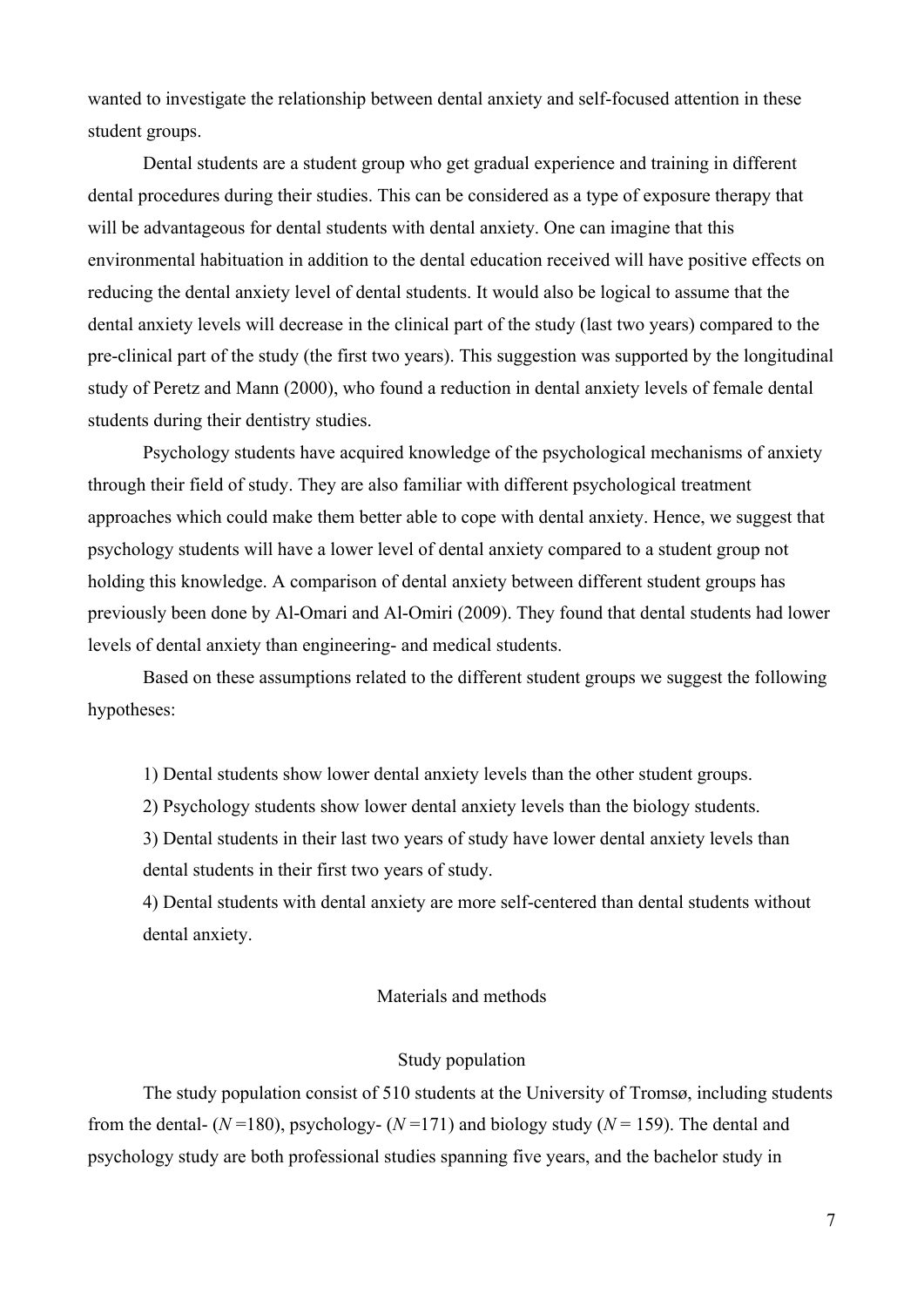fisheries and aquaculture science is a three-year program. Both undergraduates and senior students participated in the study.

#### Procedure

The data collection was carried out in the autumn 2012, using three standardized questionnaires; The Modified Dental Anxiety Scale (MDAS) (Humphris, Freeman, Tutti, & Desouza, 2000; Humphris, Morrison, & Lindsay, 1995; Corah, Gale, & Illig, 1978) and Reflective Functioning Questionnaire (RFQ) (Moulton-Perkins, Rogoff, Fonagy, & Luyten, 2011). In addition to the two standardized questionnaires, students were asked about gender, age, year of study, when they had their last visit to the dentist/hygienist, and if they go regularly to the dentist/hygienist.

A systematic search of the literature was performed via PubMed. We used the search terms: "dental anxiety", "self-focused attention", "aetiology + dental anxiety", "comorbidity + dental anxiety", "modified dental anxiety scale", "therapy + dental anxiety", "dental students + dental anxiety" and "reflective functioning + mentalization". Supervisors also contributed with relevant literature.

A link to the questionnaire was sent to students by e-mail. The questionnaire was made available online through use of a web-based survey tool called "LimeSurvey". All responses were recorded anonymously. After about two weeks a reminder was sent by e-mail to the different students groups.

Before the study could be initiated, we sent an application to REK (Regional Committee for Medical and Health Research Ethics) to make sure that the study was ethical to implement. All the data collected was anonymous so the project could be started without conflicting with the health research law. Permission to send the survey to students at the University of Tromsø was obtained by sending requests to the different study consultant or other people responsible for the students in the program.

#### **Instruments**

Measuring of students´ dental anxiety or phobic symptoms was conducted using a Norwegian version of The Modified Dental Anxiety Scale (MDAS). This survey is a modified version of the well-known Corah´s Dental Anxiety scale (DAS) (Cora et al., 1978). MDAS is a 5 item questionnaire, containing questions about the respondent's anxiety level when visiting the dentist, with a measuring scale ranging from 1 (not anxious) to 5 (extremely anxious). Total score ranging is from minimum 5 to maximum 25. A person scoring 5-11 can be considered to be not anxious at all, while a moderate/severe anxiety level would be between 11-18 (Freeman, Clarke, & Humphris, 2007). An extremely anxious and possibly phobic person would have a scoring on 19 or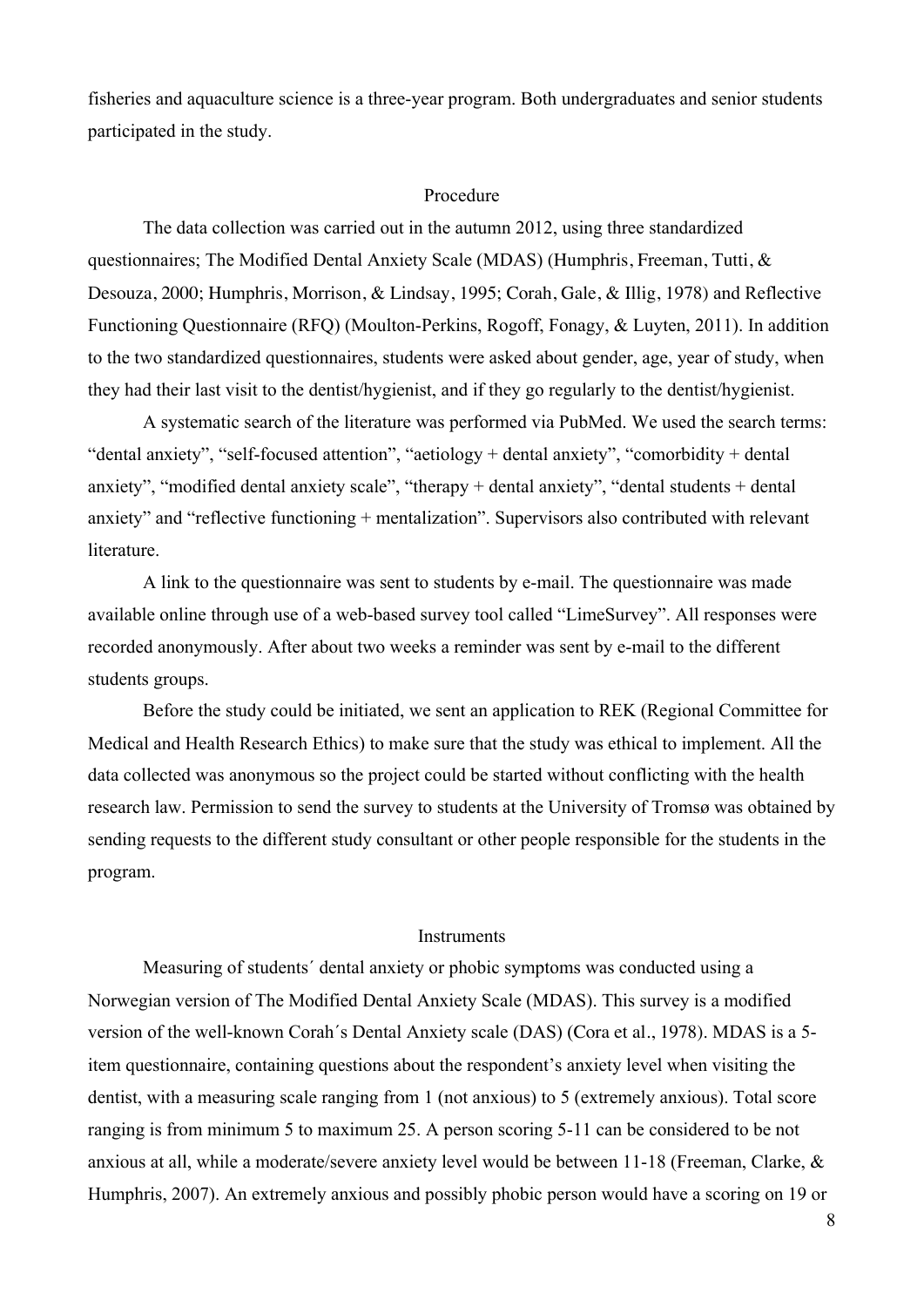above. Compared to DAS, MDAS contains an additional question about the responder's anxiety towards injections with local anesthesia (Humphris et al., 1995).

A Norwegian version of The Reflective Functioning Questionnaire (RFQ) was used to measure whether a person has the ability to reflect on their own and others´ feelings, thoughts, intensions and wishes. It contains of 54 statements, divided in two subscales measuring "internal-self" and "internal-other" mentalization ability. The responder can choose from six options that range from 1 (disagree totally) to 6 (agree totally). The questionnaire consists of statements such as; "Peoples thoughts are a mystery to me" (internal-other) or "I am aware of my emotions" (internal-self). Scores to the RFQ was submitted to a factor analysis in order to identify items belonging to either internal-self or internal-other category. An explorative principal components factor analysis was run with Varimax rotation. Based on the initial factor structure and visual inspection of the Scree plot, two factors were deemed theoretically interesting. In order to construct subscales for the internalself and internal-other dimensions the five highest loading items (> .30) without considerable sideloadings were chosen from each of the theoretically corresponding dimensions. Out of the 54 statements, 5 items were chosen to represent the dimensions "internal-self" (7, 27, 34, 38, 42) and "internal-other" (21, 31, 46, 48, 54 - reversed). The internal reliability of the subscales was investigated by Cronbach's alpha. The internal-self subscale has a reliability of .84 and the internalother subscale has .69, which indicates adequate reliability levels.

#### Data analysis

Data collected through questionnaires in Lime Survey was transferred to IBM SPSS Statistics 19 (IBM, 2010). Descriptive statistics was measured to compare gender and age. Mean values and standard deviation in all the groups together and separately was recorded. The respondents' scores on the MDAS were summed together and made into a new variable. MDAS sum-scores for dental-, biology- and psychology students were compared using Independent Sample T-tests and One-way ANOVA. In this way we could assess whether the between-group differences in MDAS sum-scores were statistically significant, according to Hypotheses 1 and 2. Statistical significance was based on the probability values of  $p = .05$ .

To reveal any differences within the dental students group for year of study, as we suggested in Hypothesis 3, we conducted a new t-test analysis in which we compared dental anxiety levels for the two first years of study ( $n = 30$ ) with the two last years of study ( $n = 36$ ).

All students were divided in two groups with MDAS scores <12 and >12. This was done to investigate a possible correlation between dental anxiety and reflective functioning/ self-focused attention, as stated in Hypothesis 4.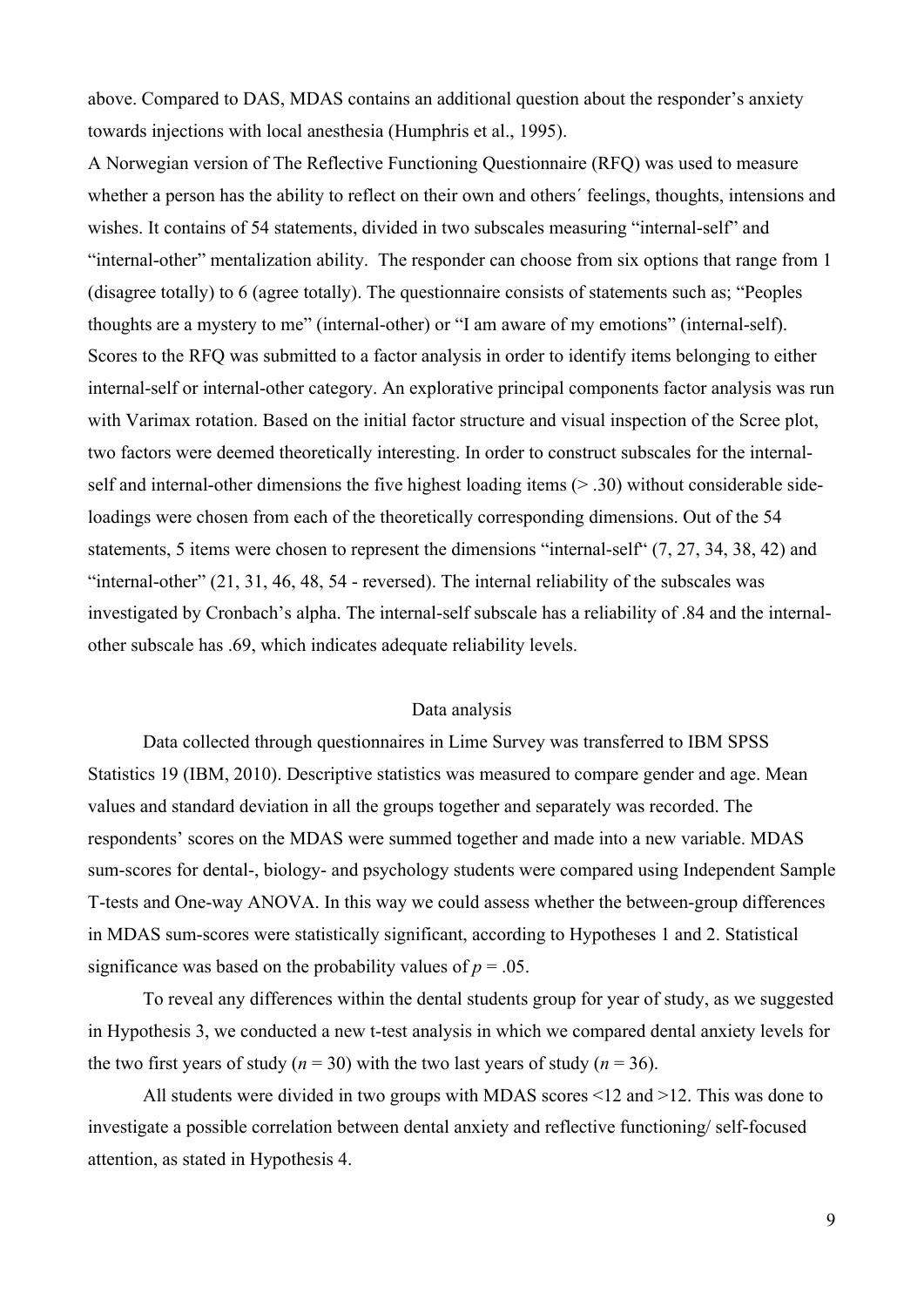#### Results

Five hundred and ten (510) students were contacted and invited to participate in the study. 193 responded, and of these 38 gave incomplete responses. This resulted in a total response rate of 38 %. Excluding the incomplete responses, the response rate was 30 %. Dental students had the highest response rate, 54 %, while the biology students had the lowest, 23 %. In the psychology student group the response rate was 34 %.

Analyses of demographic variables (age and gender) yielded a mean age of 24 (*SD* = 4.86) years, and a gender distribution of 138 (72%) females and 43 (23 %) males.

#### MDAS

When investigating sociodemographic variables we found a significant difference between gender and MDAS score;  $t(167) = 1.43$ ,  $p < .05$ . Females showed a higher mean value ( $M = 10.08$ ,  $SD = 4.21$ ) than the males ( $M = 9.05$ ,  $SD = 2.72$ ). No difference in dental anxiety levels relative to age was found.

Fifteen (15) of 49 (30.61%) psychology students, 10 of 85 (11.76%) dental students and 17 of 35 (48.57%) biology students showed a MDAS score > 12 (Figure 1), which is considered a moderate level of dental anxiety. Table 1 shows the mean and standard deviation of MDAS scores within the tree student groups: psychology, biology and dentistry. The mean value of the biology students was 12.46 ( $SD = 4.65$ ). Dental and psychology students' MDAS scores were within the normal range (MDAS  $\leq$  12). The mean value of all students was 9.85 (*SD* = 3.94). Oneway ANOVA showed a significant difference in dental anxiety level between the student groups;  $F =$ 19.14,  $p < 0.01$ ,  $df = 2$ . The difference was further investigated in accordance with the hypotheses (1-3) by conducting t-tests.



Figure 1. Distribution of MDAS scores  $> 12$  and  $< 12$  in percent between the student groups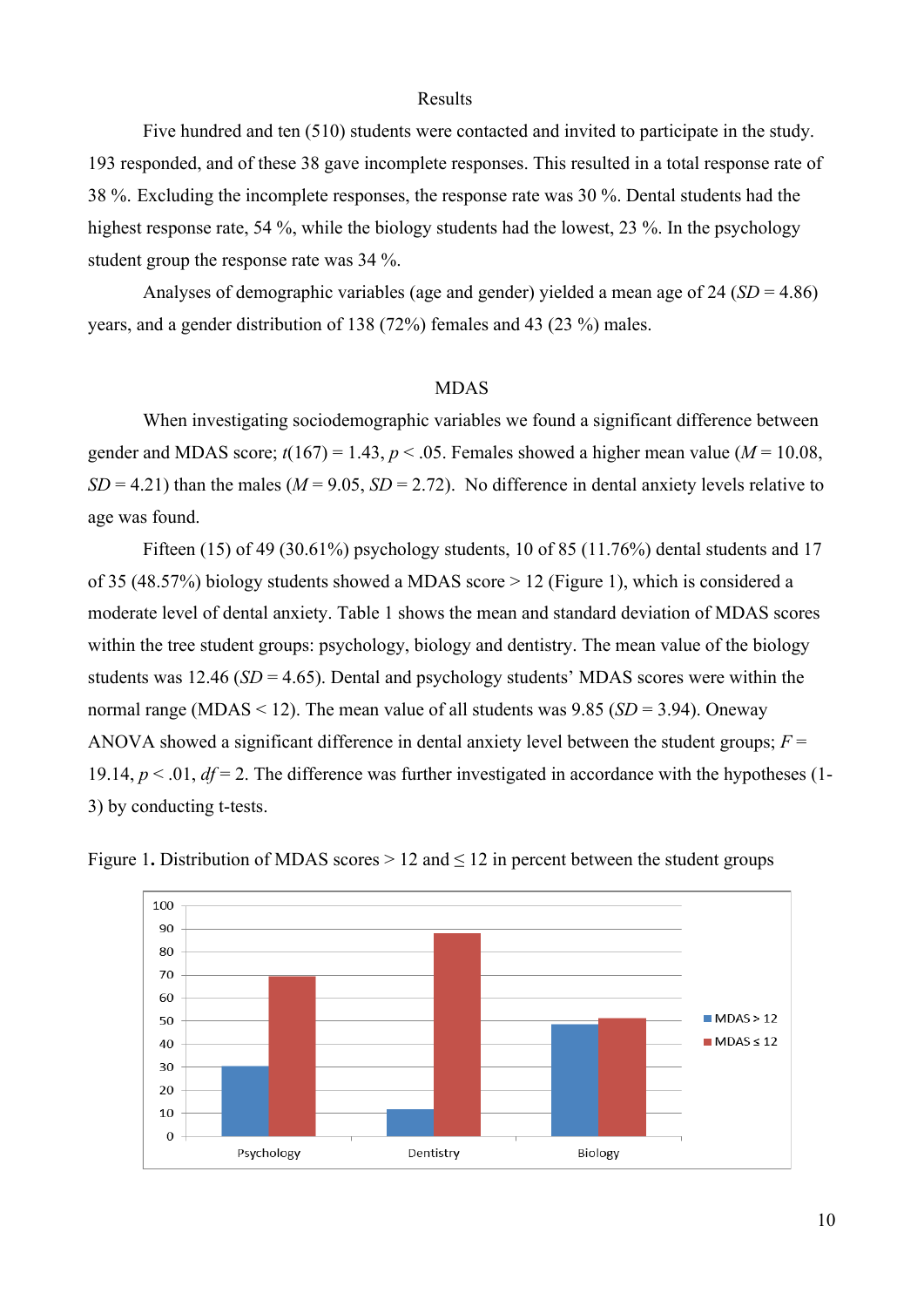Hypotheses 1 proposed that there would be lower dental anxiety levels among dental students than among the other student groups. T-tests reveal statistically significant differences in MDAS scores between dental students ( $M = 8.27$ ,  $SD = 2.87$ ) and psychology students ( $M = 10.73$ ,  $SD = 3.79$ ;  $t(132) = -4.25$ ,  $p < .05$ . Also, there was a significant difference between dental students and biology students ( $M = 12.46$ ,  $SD = 4.65$ );  $t(118) = -5.99$ ,  $p < .01$ . The results show that dental students report lower levels of dental anxiety than the other student groups in the study, which is consistent with Hypothesis 1.

Hypothesis 2 proposed that there would be a difference in anxiety levels between psychology and biology students, however a t-test did not show a significant difference in MDAS scores;  $t(82) = 1.87$ ,  $p = .10$ .

Hypothesis 3 stated that dental students in their last two years of study have lower dental anxiety levels than dental students in their first two years of study. Table 2 shows the mean and SD of MDAS scores between  $1^{st}$  -  $2^{nd}$  year and  $4^{th}$  -  $5^{th}$  year dental students. A significant difference in dental anxiety level was found between the groups;  $t(64) = 4.39$ ,  $p < .05$ .

| Variable    | Psychology | <b>Biology</b> | Dentistry |
|-------------|------------|----------------|-----------|
|             | $(N=49)$   | $(N=35)$       | $(N=85)$  |
|             | M SD       | M SD           | M SD      |
| <b>MDAS</b> | 10.73 3.79 | 12.46 4.6      | 8.27 2.87 |

Table 1. Means (M) and standard deviations (SD) for the MDAS within the three student groups: psychology, biology and dentistry

Table 2. Means (M) and standard deviations (SD) for the MDAS between junior and senior dental students

|             | $1st$ -2 <sup>nd</sup> year of study<br>$(N=30)$ |           | $4^{th} - 5^{th}$ year of study<br>$(N=36)$ |           |                 |
|-------------|--------------------------------------------------|-----------|---------------------------------------------|-----------|-----------------|
| Variable    | М                                                | <b>SD</b> | M                                           | <b>SD</b> | Mean difference |
| <b>MDAS</b> | 997                                              | 3.39      | 7.11                                        | 1 77      | $2.86*$         |

\*p < .01, Independent samples t-test

# RFQ

According to Hypothesis 4 it was proposed that dental students that were high in dental anxiety would also show higher levels of self-centredness, as measured by the "internal-self"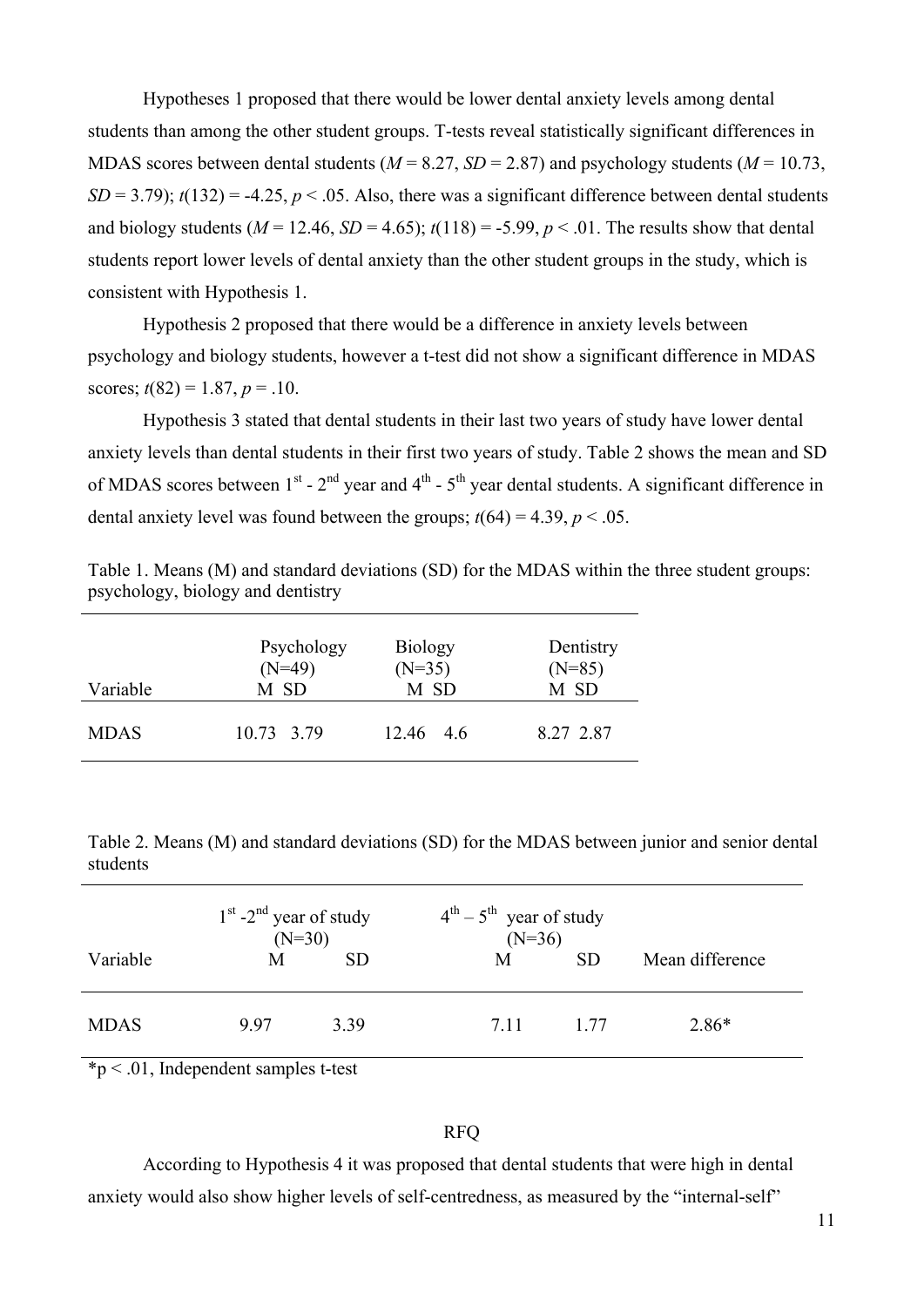subscale on the RFQ. However, the results showed no significant differences regarding 'internal self', thus Hypothesis 4 was not supported by our analysis. In fact, the number of participants with moderate to high levels of dental anxiety (MDAS > 12) was negligible in the dental student group  $(n=10)$ .

In general, the psychology students  $(M = 5.23, SD = .45)$  scored higher on the "internal" other" subscale than the dental  $(M = 4.85, SD = .51; t(121) = 4.09, p < .001)$  or biology students (*M*  $= 4.55$ , *SD* = .89;  $t(74) = 4.36$ ,  $p < .001$ ) (see Figure 2). This indicates that psychology students are better able to reflect on other peoples feeling and emotions. A marginal significant difference  $(p =$ .06) was found between dental- and biology students for internal-other scores.

FIGURE 2. Mean scores of 'internal other' within the student groups



## **Discussion**

This study shows that dental students have lower levels of dental anxiety than biology and psychology students. The findings therefore support the first hypothesis. Further, there was no significant difference in dental anxiety between the psychology and biology students, as suggested in the second hypothesis. The dental students in the two last years of study had lower dental anxiety than students in the two first years. Finally, no difference was found in self-centeredness between dental students with high dental anxiety and dental students with low dental anxiety.

The finding that dental students have lower anxiety levels than psychology and biology students could be related to the fact that dental students have more practical dental knowledge than the other two groups. At the University of Tromsø the dental students start the practical training already in the third year with artificial teeth models. Later in the same year students move on to do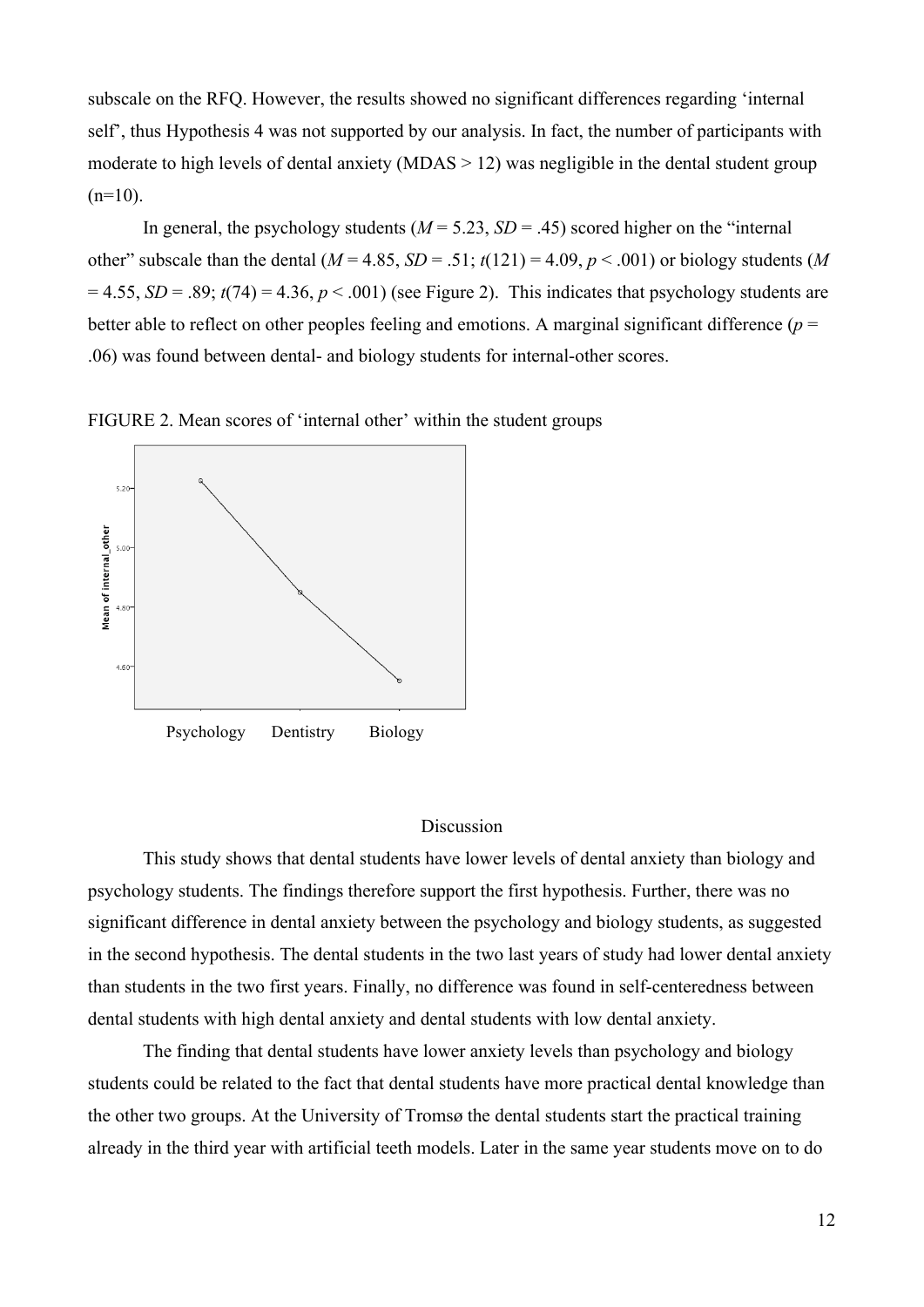simple treatment tasks on each other, like applying anesthesia, and start to have their own patients. This is experiences the other two groups lack.

As earlier mentioned, systematic desensitization is a part of behavioral therapy used for treating phobic patients. The therapy involves exposure of fearful situations. The effect of the therapy is reducing the fear of the frightening stimuli by eliminating avoidant behavior and decreasing the experience of stress in previous feared situations. This is important because avoidant behavior can be seen as a crucial mechanism for maintaining the anxiety level. As in systematic desensitization, dental students will gradually be exposed to a hierarchy of fearful situations, beginning with reading theory on the subject (such as dental anatomy), training on phantom dolls, and performing dental examination and anesthesia on other students (including oneself). Another aspect with the dental study is that the students learn how to manage fearful patients, especially children. There is a focus on preventing development of dental anxiety among children. The children are approached by means of verbal and visual procedures before the treatment is started. This method is known as the "tell, show, do" method.

The theory proposed here of gradual exposure to fear provoking stimuli as part of the dentistry programme can also be related to the fact that dental students in their early years have more signs of dental fear than senior students. In the two first years no practical training is conducted, and thus no behavioral therapeutic effect from exposure can be expected. Other explanations for differences in dental anxiety could be that dental students in the first years are more vulnerable to stress/anxiety because they are in an unfamiliar study environment. As the students "grow" more into their field of subject and study environment they become more secure and confident, and therefore, less anxious. It is not necessarily the practical part of the study that make students increasingly secure, but the rather the experience as a whole, which include individual and developmental processes.

To our knowledge the only study examining the development of dental anxiety among dental students was the previous study mentioned study by Peretz and Mann (2000). This longitudinal study showed that the dental students' DAS score went from 10.4 to 8.0 over a fouryear period, compared to our cross-sectional study that showed mean MDAS scores of 9.9  $(1^{st}-2^{nd}$ year) and 7.1  $(4<sup>th</sup>-5<sup>th</sup>$  year).

The findings regarding our first hypothesis are also consistent with the study by Al-Omari and Al-Omiri (2009), where significantly lower levels of dental anxiety were found among the dental students compared to the medical- and engineering students. They concluded that lack of dental education could be seen as an unfortunate factor in dental anxiety. Dental knowledge and practical experience can be favorable to counteract dental anxiety, particularly the practical part containing a behavioral component can have a therapeutic effect.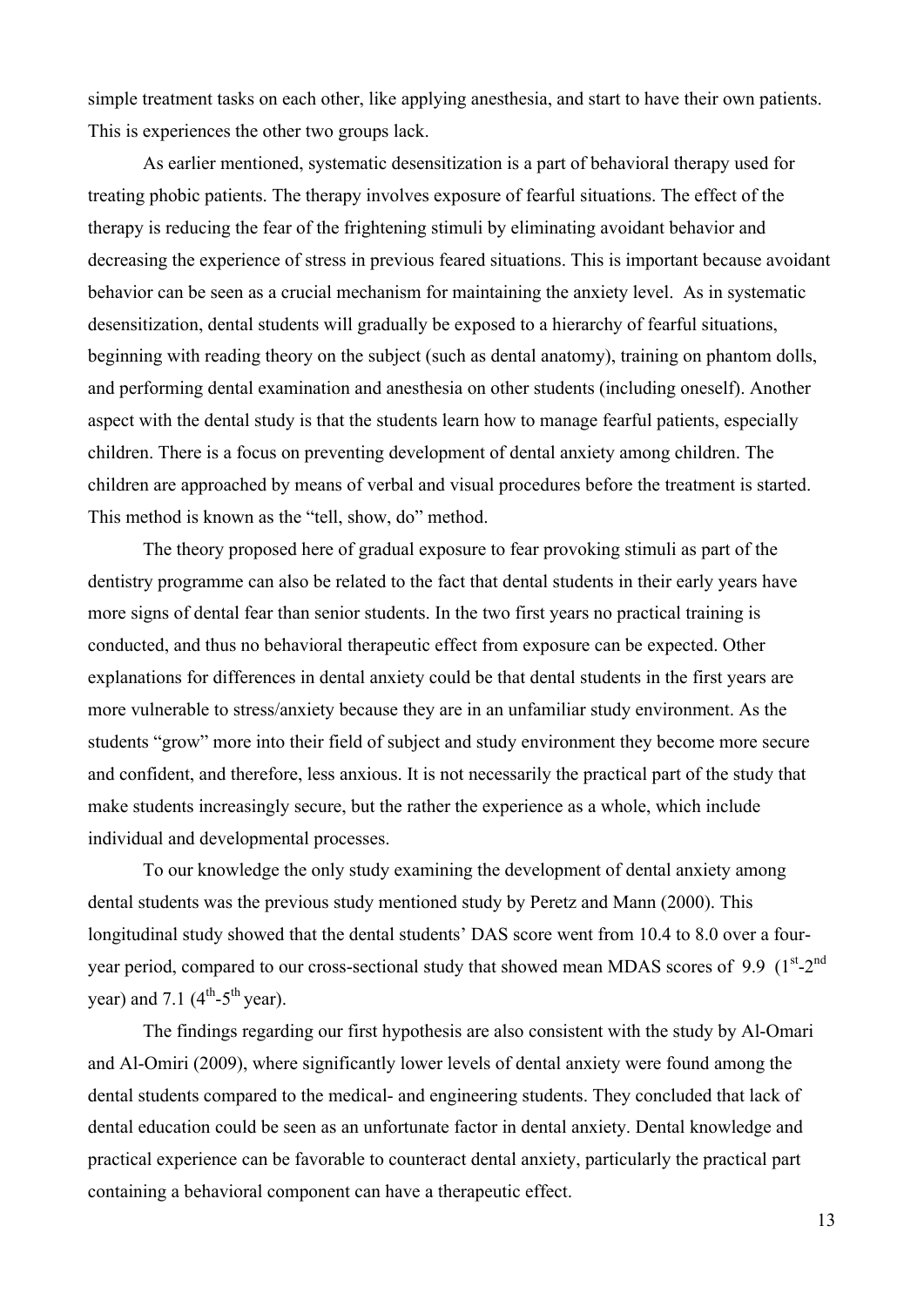The biology students had the highest dental anxiety score among the student groups, and is the only group having a mean MDAS score above 12, indicating a moderate dental anxiety level. The MDAS score for the psychology students was 10.73 compared to 12.46 for the biology students. However, the psychology students did not have significant lower level of anxiety than the biology students, as we suggested. The biology study is not a health education like the psychology and dental study. The psychology students at University of Tromsø start their clinical practice in the fourth year of study, which will enable them to be familiar with the mechanisms of anxiety and behavioral therapeutic approaches (similar to those used in treatment of dental anxiety). The results could indicate that the theoretical knowledge acquired during the psychology study is not as important as assumed. But it could also be that the students not yet possessing clinical knowledge  $(1<sup>st</sup> - 3rd$  year) influence the results negatively. A Brazilian study showed that 13% of undergraduate psychology students exhibited a high degree of dental fear (Cesar, de Moraes, Milgrom, & Kleinknecht, 1993).

It should be noted that the number of female students was approximately 10 % higher among psychology students than among those studying biology. As research show that females have higher levels of dental anxiety (Armfield et al., 2006, Enkling et al., 2006, Hakeberg et al., 2003) this may contribute to an increase in the general level of anxiety in the psychology student group, which will minimize the differences between the groups.

The study by Al-Omari and Al-Omiri (2009) also compared dental anxiety levels between health related and not health related studies, respectively medical and engineering studies. Uniform with our findings no statistical significant difference between the health related (psychology) and the non-health related (biology) studies were found, when excluding dental students.

 An alternative explanation for the low MDAS score in dental students may be due to a selection between field of study and personality traits. Dentistry is a varied study where the students are continuously exposed to both theoretical and practical requirements. Students could therefore be able to cope with psychological stress in a better way, and this can make them less vulnerable to dental anxiety. On the other hand the psychology students also experience a stressful academic life, but despite this they still have higher dental anxiety levels. Hence, the practical part of the dental education may be the key factor for reducing the level of anxiety. It can also be argued that individuals prone to dental anxiety would avoid choosing a field of study which could provoke their anxiety. Anxious individuals would be naturally excluded from dentistry, although many students choose a field of study based on prestige and not by personality traits (Onoyase & Onoyase, 2009). An Irish study of undergraduate dental students showed that factors influencing on their decision to choose dentistry was ease of employment, being self-employed, working regular hours, good income and opportunity to help people (Hallissey, Hannigan, & Ray, 2000).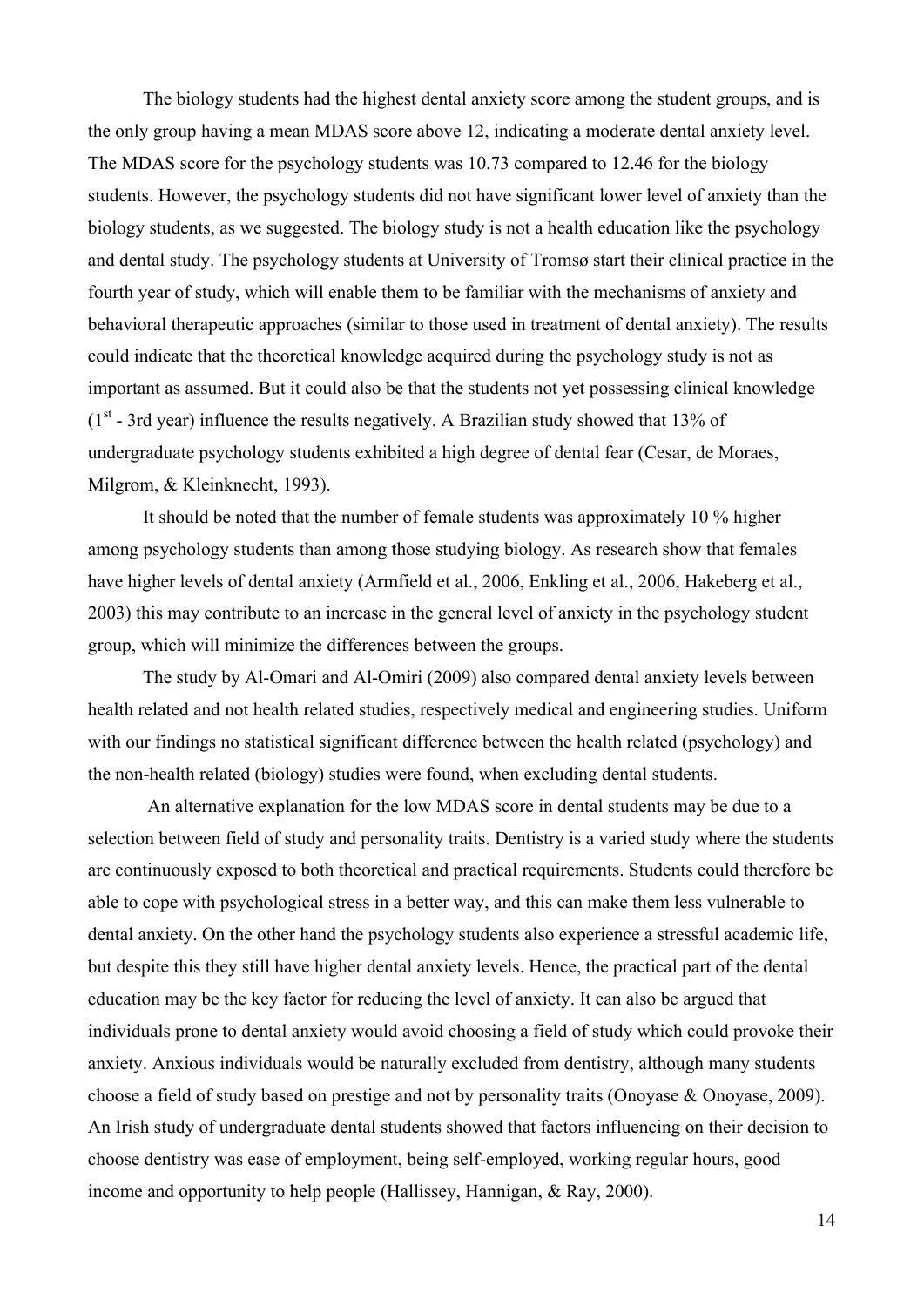The Reflective Functioning Questionnaire revealed that psychology students had a higher degree of 'internal other' mentalization ability than the two other student groups. This involves a good capacity to reflect on others' feelings, thoughts, intensions and wishes. In their professional career as a psychologist this is an important quality to possess. Both psychology and dental students are used to work with clients, and this could make them better equipped to interpret and understand other people. The lowest value of 'internal other' mentalization ability was seen among the biology students, and this is also the only group not seeing patients on a regular basis.

We assumed that a connection between dental anxiety and high 'internal self' (i.e., selfcenteredness) would be found, since research has shown that self-focused attention plays a role in anxiety (Spurr & Stopa, 2002). However, our results did not reveal such a connection as no difference was found in self-centeredness between anxious and non-anxious students. It could be that the dental program structure with emphasis on patient relations prevents/counteracts selfcentered behavior among dental students. A change in focus of attention could possibly take place, from a self-centered focus to an external focus on patients instead. Patients with dental anxiety are particularly vulnerable for the dentist's professional behavior. A negative and unsupportive dentist behavior is reported as a significant factor in development of dental fear (Abrahamsson et al., 2002), and a more empathic behavior is associated with decreased dental fear (Corah, O'Shea, Bissell, Thines, & Mendola, 1988). Dental students with dental anxiety will be familiar with the negative consequences of an unfortunate dentist behavior, which may contribute to change their self-focused attention for the benefit of their patients.

A critical view of the results of this study must be kept in mind due to the differences between the sample sizes. The results can be affected by the large group of dental students relative to the two other smaller groups. In addition the number of individuals with dental anxiety was considerable lower in the dental student group versus the two other groups. Another bias could be the uneven gender distribution between the groups, as research shows a higher prevalence of anxiety among females.

The study by Peretz and Mann (2000) followed the same student group over a 4-year period. Since our study is not longitudinal, the results could not be directly compared. However, our findings can indicate that the dental program structure can be a significant factor in reducing dental anxiety.

To our knowledge there are no current studies investigating correlations of dental anxiety between biology and psychology students. Further research on the subject is needed.

15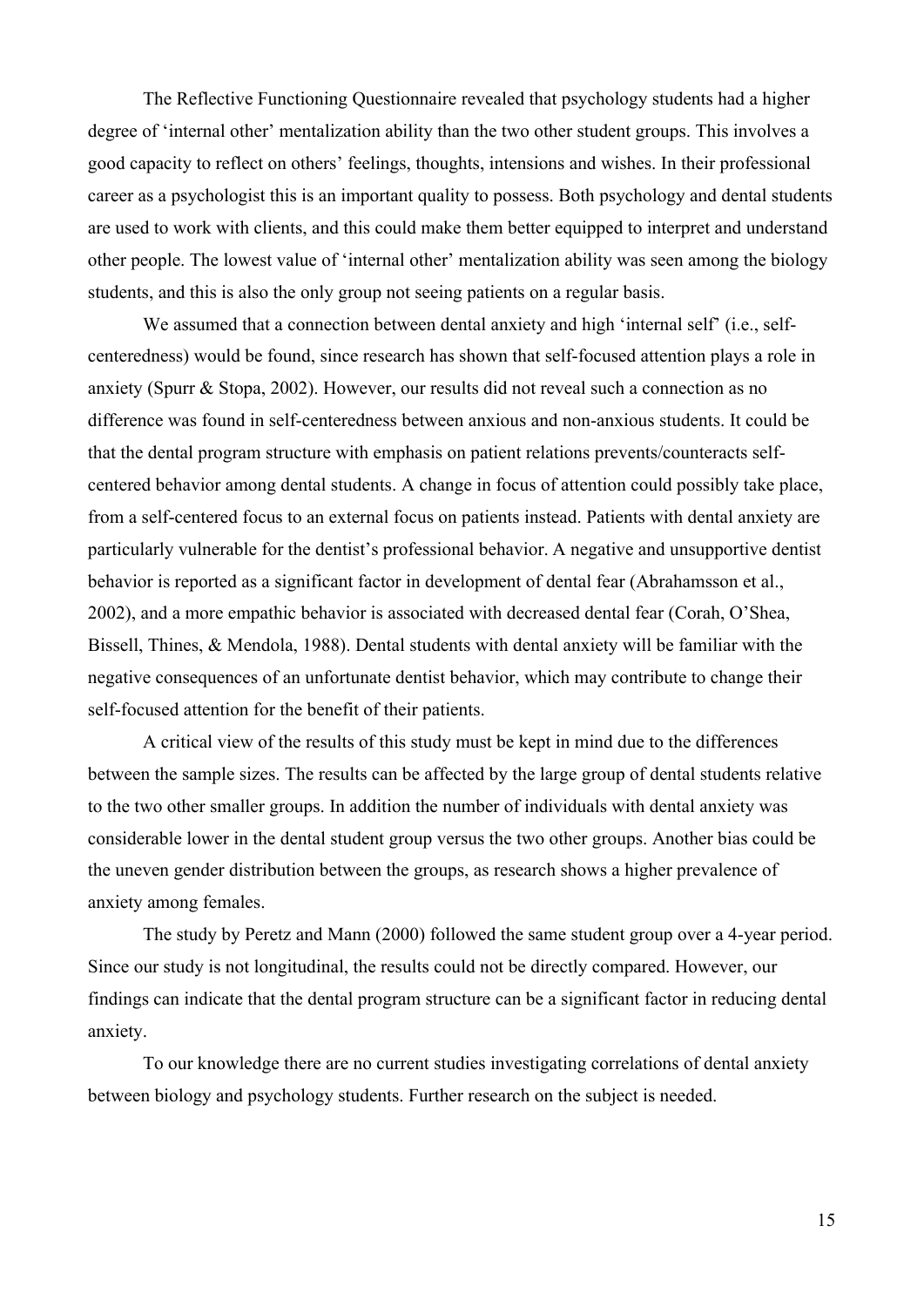# Conclusions

This study indicates that the dental program structure may influence dental anxiety levels. Compared to psychology- and biology students the dental students demonstrated a lower degree of dental anxiety. Senior dental students with clinical experience also show a lower dental anxiety level than junior dental students. Psychology students show a higher ability to understand others' thoughts and emotions compared to dental- and biology students.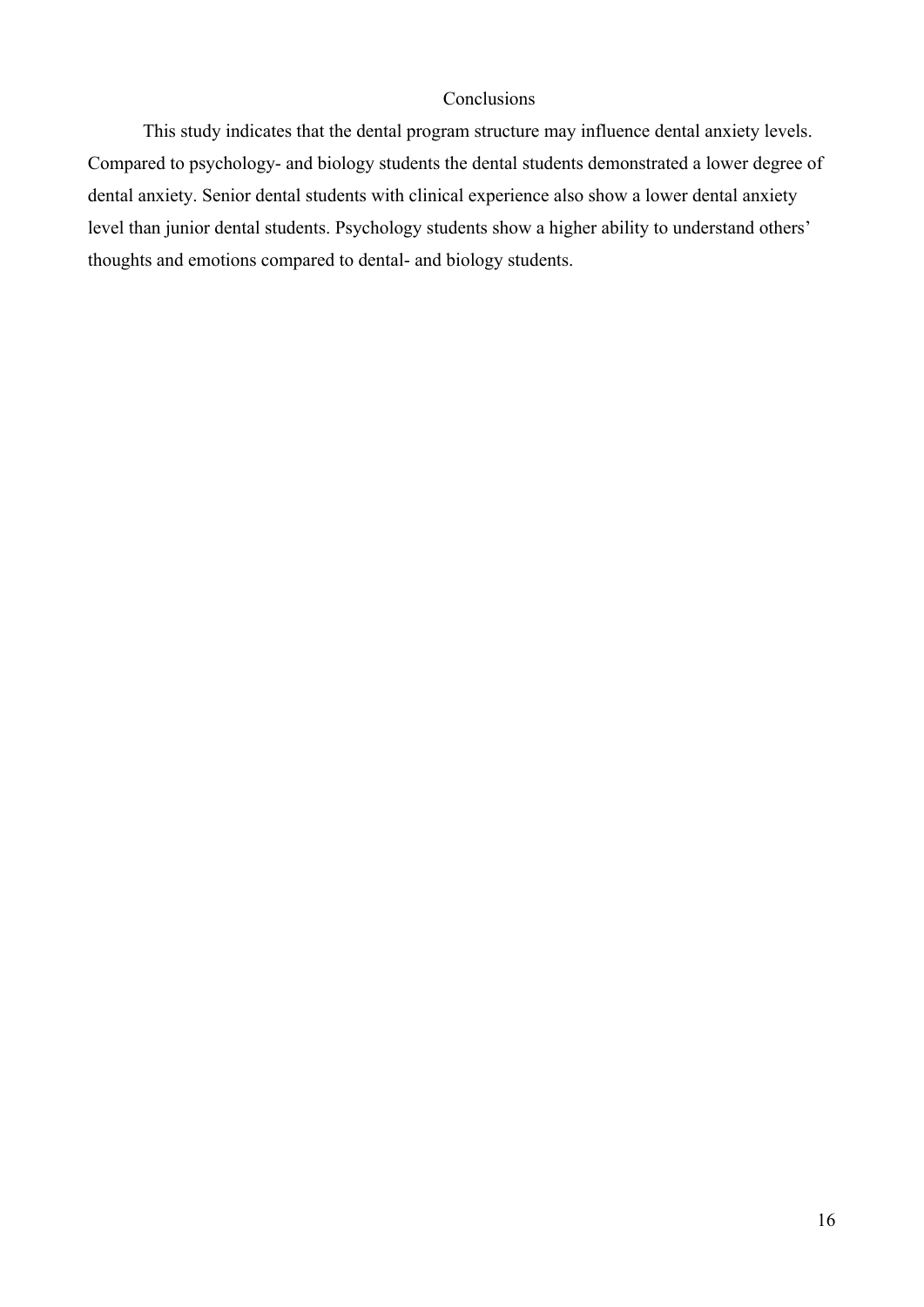# References

- Abrahamsson, K. H., Berggren, U., Hallberg, L., & Carlsson, S. G. (2002). Dental phobic patients' view of dental anxiety and experiences in dental care: a qualitative study. *Scand J Caring Sci*, *16*, 188–196.
- Al-Omari, W. M., & Al-Omiri, M. K. (2009). Dental anxiety among university students and its correlation with their field of study. *J Appl Oral Sci*, *17*(3), 199-203.
- American psychiatric Association. (2000). Diagnostic and statistical manual of mental disorders  $(4^{th}$  ed., text rev.). Washington, DC: APA
- Armfield, J. M., Spencer, A. J., & Stewart, J. F. (2006). Dental fear in Australia: who's afraid of the dentist? *Australian Dental Journa*,*, 51*(1), 78-85.
- Armfield, J. M., Slade, G. D., & Spencer, A. J. (2009). Dental fear and adult oral health in Australia. *Community Dent Oral Epidemiol*, *37*(3), 220-230.
- Armfield, J. M. (2010). Towards a better understanding of dental anxiety and fear: cognition vs. experiences. *Eur J Oral Sci*, *118*, 259-264.
- Berggren, U. (2001). Long-term management of the fearful adult patient using behavior modification and other modalities*. J Dent Educ*, *65*(12), 1357-1368.
- Blakstad, O., Eide, T., & Johnsen, Ø. (2008). *Er mentalisering en fundamental faktor i psykoterapi?* (Hovedoppgave profesjonsstudiet psykologi, Universitetet i Bergen). Bergen: Universitetet i Bergen.
- Cesar, J., de Moraes, A. B., Milgrom, P., & Kleinknecht, R. A. (1993). Cross validation of a Brazilian version of the Dental Fear Survey. *Community Dent,* 21, 148-150.
- Corah, N.L., O'Shea, R. M., Bissell, G. D., Thines, T. J., & Mendola, P. (1988). The dentist–patient relationship: perceived dentist behaviors that reduce patient anxiety and increase satisfaction. *J Am Dent Assoc*, 116, 73–76.
- Corah, N. L., Gale, E. N., & Illig, S. J. (1978). Assessment of a dental anxiety scale. *J. Am Dent Assoc.* 97(5), 816-9.
- Enkling, N., Marwinski, G., & Jöhren, P. (2006). Dental anxiety in a representative sample of residents of a large German city. *Clin Oral Investig*, *10*(1), 84-91.
- Freeman, R., Clarke, H. M., & Humphris G. M. (2007). Conversion tables for the Corah and Modified Dental Anxiety Scales. *Community Dent Health,* 24(1), 49-54.
- Hakeberg, M., Hallonsten, A-L., Hägglin, C., & Skaret, E. (2003). Tandvårdsrädslans epidemiologi. *Tandläkartidningen*, *95*(1), 22-29.
- Hallissey, J., Hanningan, A., & Ray, N. (2000). Reasons for choosing dentistry as a career: A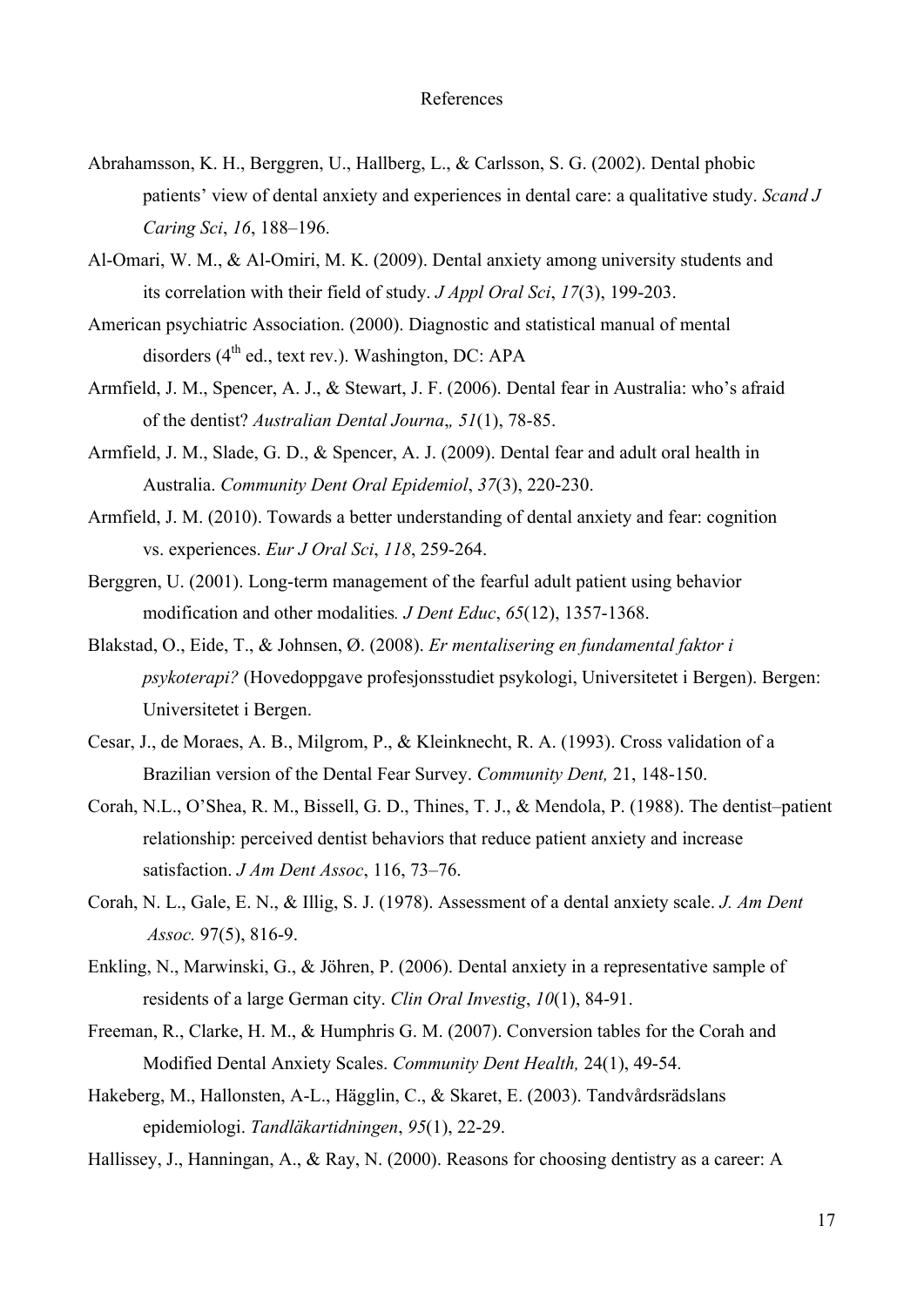survey of dental students attending a dental school in Ireland during 1998-99. *Eur J Dent. Educ.,* 4, 77-81.

- Humphris, G. M., Morrison, T., & Lindsay, S. J. E. (1995). The Modified Dental Anxiety Scale: Validation and United Kingdom Norms. *Community Dental Health*, 12, 143-150.
- Humphris, G. M., Freeman, R. E., Tutti, H., & Desouza, V. (2000). Further evidence for the reliability and validity of the Modified Dental Anxiety Scale. *International Dental Journal,* 50, 367-370.
- Ingram, R. E. (1990). Self-focused attention in clinical disorders: Review and a conceptual model. *Psychological Bulletin*, *107*(2), 156-176.
- Kvale, G., Klingberg, G., Moore, R., & Tuutti, H. (2003). Hva er tannlegeskrekk og hvordan kan den diagnostiseres? *Nor Tannlegeforen Tid*, *113*(1), 6-11.
- Kvale, G., Berggren, U., & Milgrom, P. (2004). Dental fear in adults: a meta-analysis of behavioral interventions. *Community Dent Oral Epidemiol*, *32*(4), 250-264.
- Locker, D., Shapiro, D., & Liddell, A. (1996). Negative dental experiences and their relationship to dental anxiety. *Community Dent Health, 13*, 86-92.
- Locker, D., Poulton, R., & Thomson, W. M. (2001). Psychological disorders and dental anxiety in a young adult population. *Community Dent Oral Epidemiol*, *29*, 456–63.
- Løkken, P., & Kvakestad, G. K. (2002). Medikamentell kontroll av tannbehandlingsangst. *Nor Tannlegeforen Tid*, *112*, 160–170.
- Løkken, P., & Hanem, S. (2003). Sedering av barn med midazolammikstur. *Tidsskr Nor Lægeforen*, *123*(21), 3054-3055.
- Malt, U. F., Rettersdøl, N., & Dahl, A. A. (2006). *Lærebok i psykiatri.* (2. utgave, 4. opplag). Oslo: Gyldendal norsk forlag.
- Mehrstedt, M., John, M. T., Tönnies, S., & Micheelis, W. (2007). Oral health-related quality of life in patients with dental anxiety. *Community Dent Oral Epidemiol*, *35*(5), 357-363.
- Moore, R., & Brødsgaard, I. (1995). Differential diagnosis of odontophobic patients using the DSM-IV. *Eur J Oral Sci*, *103*, 121–126.
- Moore, R., Brødsgaard, I., & Rosenberg, N. (2004). The contribution of embarrassment to phobic dental anxiety: a qualitative research study. *BMC Psychiatry*, *4*(10), 1-11.
- Moulton-Perkins, A., Rogoff, R., Fonagy, P., & Luyten, P. (2011). Development and validation of a new self-report measure of mentalisation: the 54-item Reflective Function Questionnaire. The BACP's 17th Annual Research Conference, 6-7 May 2011, Liverpool, UK.
- Onoyase, D. & Onoyase, A. (2009). The relationship between personality types and career choice of secondary school students in federal government colleges in Nigeria. *Anthropologist*, 11(2), 109-115.